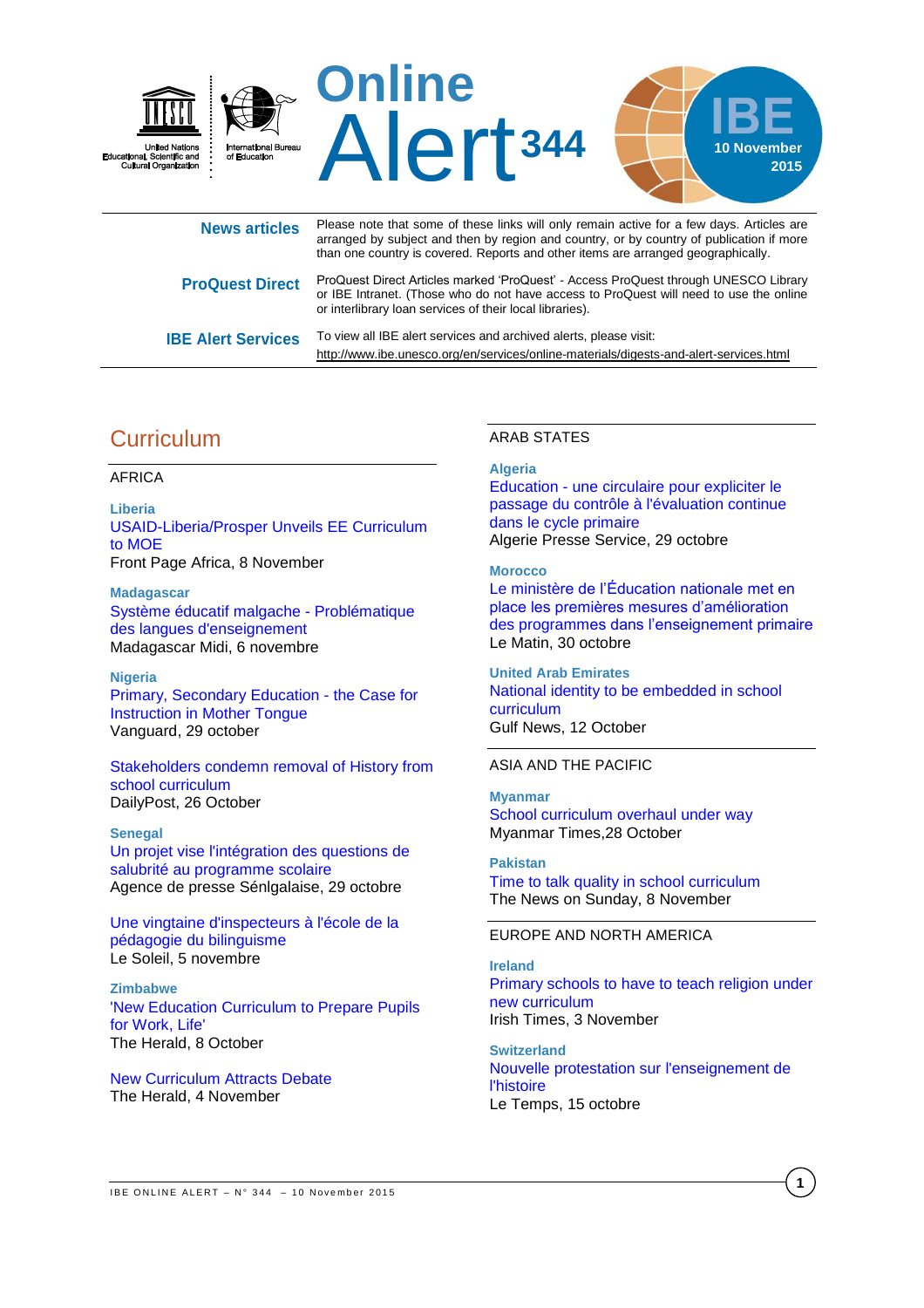#### **Turkey**

[Turks divided over plans to introduce Arabic](http://www.al-monitor.com/pulse/originals/2015/11/turkey-arabic-education-divides-country.html)[language teaching](http://www.al-monitor.com/pulse/originals/2015/11/turkey-arabic-education-divides-country.html) AlMonitor, 2 November

**UK (Wales)** [New curriculum set to be taught from 2021,](http://www.bbc.com/news/uk-wales-34603785)  [says education minister](http://www.bbc.com/news/uk-wales-34603785) BBC News, 22 October

## LATIN AMERICA AND THE CARIBBEAN

**Bermuda** [New teaching strategy at primary, preschools](http://www.royalgazette.com/article/20151019/NEWS05/151019659) Royal Gazette, 19 October

# **Jamaica**

[UWI Collaborates With OAS to Deliver](http://jis.gov.jm/uwi-collaborates-with-oas-to-deliver-citizenship-education-programme/)  [Citizenship Education Programme](http://jis.gov.jm/uwi-collaborates-with-oas-to-deliver-citizenship-education-programme/) Jamaica Information Service, 3 November

**Paraguay** [Jóvenes piden educación sexual escolar y ley](http://www.wradio.com.co/noticias/internacional/jovenes-piden-educacion-sexual-escolar-y-ley-antidiscriminacion-en-paraguay/20151107/nota/2992490.aspx)  [antidiscriminación en Paraguay](http://www.wradio.com.co/noticias/internacional/jovenes-piden-educacion-sexual-escolar-y-ley-antidiscriminacion-en-paraguay/20151107/nota/2992490.aspx) W Radio, 7 de noviembre

# Education Reform

#### ASIA AND THE PACIFIC

**Thailand** Govt to accelerate [educational reform policy](http://news.thaivisa.com/thailand/govt-to-accelerate-educational-reform-policy/119411/) ThaiVisa.com, 31 October

**Viet Nam** [Education reform a must for Vietnam](http://english.vietnamnet.vn/fms/education/145766/education-reform-a-must-for-vietnam.html) VietNamNet Bridge, 8 November

#### LATIN AMERICA AND THE CARIBBEAN

**Chile** [La nueva educación pública](http://www.diarioaysen.cl/sitio/2015/11/09/la-nueva-educacion-publica/) Diario de Aysén, 9 de noviembre

**Mexico** [La Reforma Educativa impulsa educación de](http://noticias.terra.com/la-reforma-educativa-impulsa-educacion-de-calidad-con-equidad-inclusi,185e1c8ed583179e2297b613eaef3c23t4sl3v8s.html)  [calidad con equidad, inclusi](http://noticias.terra.com/la-reforma-educativa-impulsa-educacion-de-calidad-con-equidad-inclusi,185e1c8ed583179e2297b613eaef3c23t4sl3v8s.html) Terra, 6 de noviembre

**Venezuela** [Académicos plantean creación de](http://www.correodelorinoco.gob.ve/eduacion-venezuela-categorias/academicos-plantean-creacion-observatorio-mundial-reformas-educativas-para-2016/)  [Observatorio Mundial de Reformas Educativas](http://www.correodelorinoco.gob.ve/eduacion-venezuela-categorias/academicos-plantean-creacion-observatorio-mundial-reformas-educativas-para-2016/)  [para 2016](http://www.correodelorinoco.gob.ve/eduacion-venezuela-categorias/academicos-plantean-creacion-observatorio-mundial-reformas-educativas-para-2016/) Correo del Orinoco, 19 du octubre

# Education System

#### AFRICA

#### **Kenya**

[Kenya Has Enough Teachers, Says Study](http://allafrica.com/stories/201510070088.html) Daily Nation, 6 October [Kenya's free education policy could actually be](https://theconversation.com/kenyas-free-education-policy-could-actually-be-deepening-inequality-48355)  [deepening inequality](https://theconversation.com/kenyas-free-education-policy-could-actually-be-deepening-inequality-48355) The Conversation, 2 October

## EUROPE AND NORTH AMERICA

**USA** [Why US high school graduation rates are on](http://www.csmonitor.com/USA/Education/2015/1020/Why-US-high-school-graduation-rates-are-on-the-rise)  [the rise](http://www.csmonitor.com/USA/Education/2015/1020/Why-US-high-school-graduation-rates-are-on-the-rise) Christian Science Monitor, 20 October

#### LATIN AMERICA AND THE CARIBBEAN

**Nicaragua** [Violencia y Educación: Una contradicción](http://www.elnuevodiario.com.ni/opinion/374697-violencia-educacion-contradiccion-sistemica/)  [sistémica](http://www.elnuevodiario.com.ni/opinion/374697-violencia-educacion-contradiccion-sistemica/) El Nuevo Diario, 25 de octubre

# Inclusive Education

#### AFRICA

**Sierra Leone** [Des jeunes filles enceintes exclues du](http://fr.allafrica.com/stories/201511061638.html)  [système éducatif et interdites d'examen](http://fr.allafrica.com/stories/201511061638.html) Amnesty International, 6 novembre

### **Sudan**

[Sudan Report on Out of School Children](http://news.sudanvisiondaily.com/details.html?rsnpid=256327) Sudan Vision, 5 November

**Uganda** [Focus: enhancing education for young girls in](http://www.blackstarnews.com/education/education/focus-enhancing-education-for-young-girls-in-uganda-challenges)  Uganda-- [challenges stakeholders face](http://www.blackstarnews.com/education/education/focus-enhancing-education-for-young-girls-in-uganda-challenges) Black Star News, 21 October

## ASIA AND THE PACIFIC

**Singapore** [Special education schools' curriculum](http://www.channelnewsasia.com/news/singapore/special-education-schools/2197106.html) to focus [on arts, sports](http://www.channelnewsasia.com/news/singapore/special-education-schools/2197106.html) Channel News Asia, 16 October

#### LATIN AMERICA AND THE CARIBBEAN

**Jamaice** [30 Special Education Centres to Be](http://jis.gov.jm/30-special-education-centres-to-be-established/)  **[Established](http://jis.gov.jm/30-special-education-centres-to-be-established/)** Jamaica Information Service, 30 October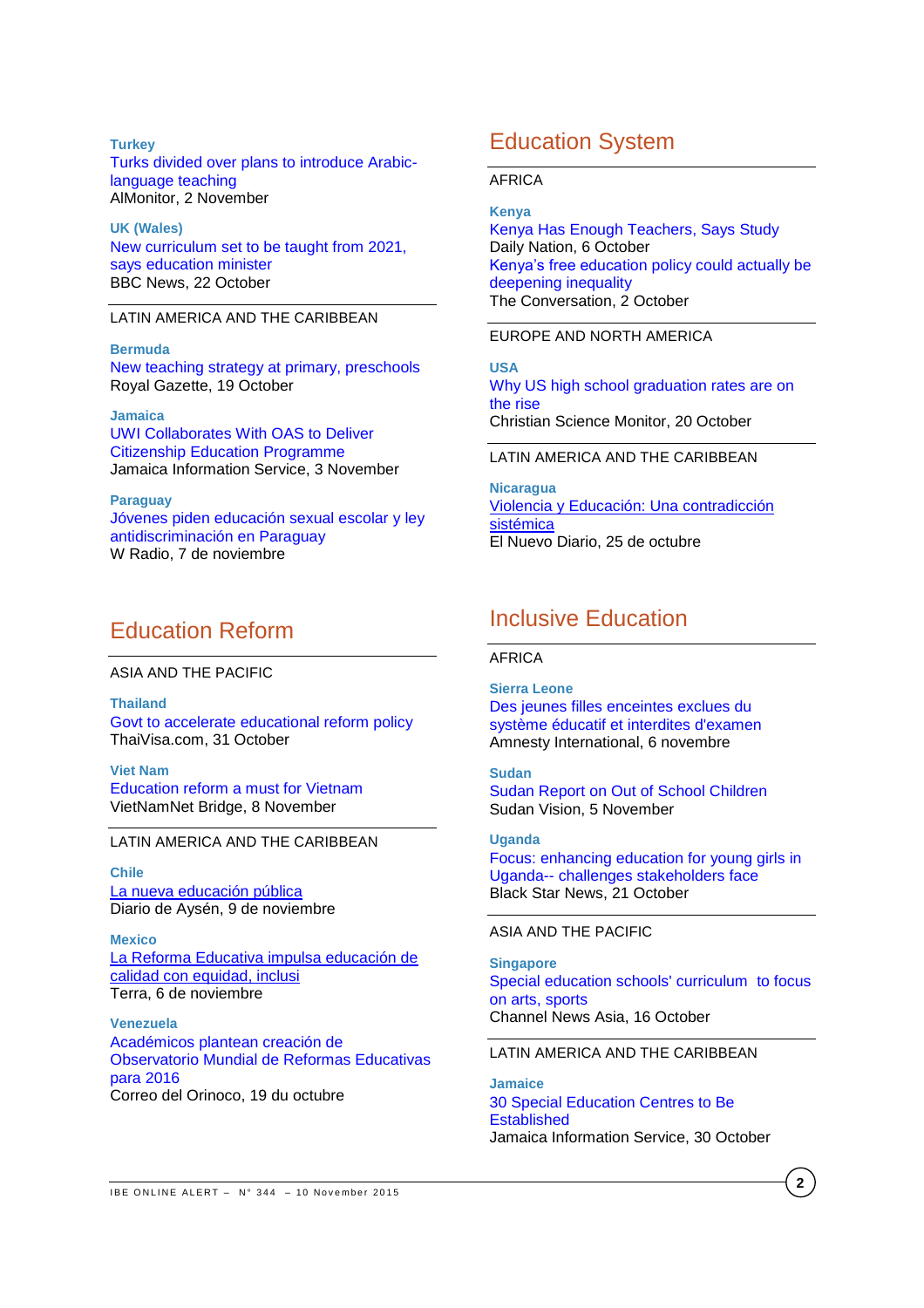# Teacher Education

# AFRICA

# **Uganda**

[Education Report Faults Pre-School Teacher](http://allafrica.com/stories/201511021915.html)  [Training Institutions](http://allafrica.com/stories/201511021915.html) The Observer, 1 November

# ARAB STATES

# **Morocco**

[Les systèmes éducatifs ne répondent pas à](http://fr.allafrica.com/stories/201510072152.html)  [une stratégie de formation inclusive](http://fr.allafrica.com/stories/201510072152.html) Libération, 8 octobre

# Reports, publications, etc.

#### AFRICA

#### **Namibia**

[Quality teachers for EFA: capacity](http://unesdoc.unesco.org/images/0023/002348/234821e.pdf)  [development for quality in pre-](http://unesdoc.unesco.org/images/0023/002348/234821e.pdf) and lower [primary teacher education in Namibia](http://unesdoc.unesco.org/images/0023/002348/234821e.pdf) Steukers, Gertie; Weiss, Jan, UNESCO 2015

#### **Tanzania UR**

## [ICT competency standards for teachers in](http://unesdoc.unesco.org/images/0023/002348/234822e.pdf)  **[Tanzania](http://unesdoc.unesco.org/images/0023/002348/234822e.pdf)**

UNESCO, Ministry of Education and Vocational Training, 2015

# ARAB STATES

## **Plaestine**

[Palestine: lessons from UNESCO's crisis](http://unesdoc.unesco.org/images/0023/002347/234791e.pdf)[disaster risk reduction programme](http://unesdoc.unesco.org/images/0023/002347/234791e.pdf) in Gaza Al Hamaydah, Bilal; Kelcey, Jo; Lloveras, Ferran J. UNESCO-IIEP, 2015

# ASIA AND THE PACIFIC

[Teachers in Asia Pacific: status and rights](http://unesdoc.unesco.org/images/0023/002347/234756e.pdf) UNESCO Bangkok, 2015

[Educate All Girls and Boys in South Asia](http://www.unicef.org/education/files/EducateAllGirlsandBoys-UNICEF_ROSA.pdf) UNICEF, 2015

#### **Nepal**

[Nepal: lessons from integrating](http://unesdoc.unesco.org/images/0023/002347/234790e.pdf) peace, human [rights, and civic education into social studies](http://unesdoc.unesco.org/images/0023/002347/234790e.pdf)  [curricula and textbooks](http://unesdoc.unesco.org/images/0023/002347/234790e.pdf) Melinda Smith, UNESCO-IIEP, 2015

# EUROPE AND NORTH AMERICA

[Languages in Secondary Education: An](http://eacea.ec.europa.eu/education/eurydice/documents/facts_and_figures/187EN.pdf)  [Overview of National Tests in Europe –](http://eacea.ec.europa.eu/education/eurydice/documents/facts_and_figures/187EN.pdf) [2014/15](http://eacea.ec.europa.eu/education/eurydice/documents/facts_and_figures/187EN.pdf) Eurydice, 2015

[Study on comparability of language testing in](http://ec.europa.eu/languages/library/documents/edl-report_en.pdf)  **[Europe](http://ec.europa.eu/languages/library/documents/edl-report_en.pdf)** European Commission, September 2015

#### **Belgium**

[La formation en cours de carrière des](http://orbi.ulg.ac.be/bitstream/2268/169117/2/La_formation_et_le_developpement_professionnel_des_enseignants.pdf)  [enseignants et des chefs d'établissement de](http://orbi.ulg.ac.be/bitstream/2268/169117/2/La_formation_et_le_developpement_professionnel_des_enseignants.pdf)  [l'enseignement obligatoire : Mise en](http://orbi.ulg.ac.be/bitstream/2268/169117/2/La_formation_et_le_developpement_professionnel_des_enseignants.pdf)  [perspective européenne de la situation de la](http://orbi.ulg.ac.be/bitstream/2268/169117/2/La_formation_et_le_developpement_professionnel_des_enseignants.pdf)  [Fédération Wallonie –](http://orbi.ulg.ac.be/bitstream/2268/169117/2/La_formation_et_le_developpement_professionnel_des_enseignants.pdf) Bruxelles Blondin Christian & Chenu Florent, Ministère de la Fédération Wallonie-Bruxellesm, 2015

# **Canada**

## [L'intérêt pour les sciences et la technologie à](http://www.crijest.org/sites/crijest.org/files/Hasni-Potvin-Rapport-CRIJEST-2015-VF.pdf)  [l'École](http://www.crijest.org/sites/crijest.org/files/Hasni-Potvin-Rapport-CRIJEST-2015-VF.pdf)

Abdelkrim Hasni, Patrice Potvin, Chaire de recherche sur l'intérêt des jeunes à l'égard des sciences et de la technologie, octobre 2015

#### **France**

[Rapport du comité national de suivi du](http://www.ladocumentationfrancaise.fr/var/storage/rapports-publics/154000708.pdf)  [dispositif « Plus de maîtres que de classes »](http://www.ladocumentationfrancaise.fr/var/storage/rapports-publics/154000708.pdf) Ministère de l'Éducation nationale, de l'Enseignement supérieur et de la Recherche, septembre 2015

## [Le coût du lycée](http://www.ladocumentationfrancaise.fr/var/storage/rapports-publics/154000683.pdf)

Cour des comptes, semtembre 2015

# INTERNATIONAL

# **OECD**

[Petite enfance, grands défis IV : Le suivi de la](http://www.oecd-ilibrary.org/education/petite-enfance-grands-defis-iv_9789264246171-fr;jsessionid=2s1oenthije7i.x-oecd-live-03)  [qualité dans les services d'éducation et](http://www.oecd-ilibrary.org/education/petite-enfance-grands-defis-iv_9789264246171-fr;jsessionid=2s1oenthije7i.x-oecd-live-03)  [d'accueil des jeunes enfants](http://www.oecd-ilibrary.org/education/petite-enfance-grands-defis-iv_9789264246171-fr;jsessionid=2s1oenthije7i.x-oecd-live-03) OECD, octobre 2015 [English](http://www.oecd-ilibrary.org/education/starting-strong-iv_9789264233515-en)

## **UNESCO**  [Gender and EFA 2000-2015: Achievements](http://unesdoc.unesco.org/images/0023/002348/234809E.pdf?new)  [and challenges](http://unesdoc.unesco.org/images/0023/002348/234809E.pdf?new) UNESCO, 2015

[Status, trends and challenges of Education for](http://unesdoc.unesco.org/images/0023/002349/234967e.pdf)  [All in South Asia \(2000-2015\): a summary](http://unesdoc.unesco.org/images/0023/002349/234967e.pdf)  [report](http://unesdoc.unesco.org/images/0023/002349/234967e.pdf) UNESCO Office in New Delhi, 2015

**3**